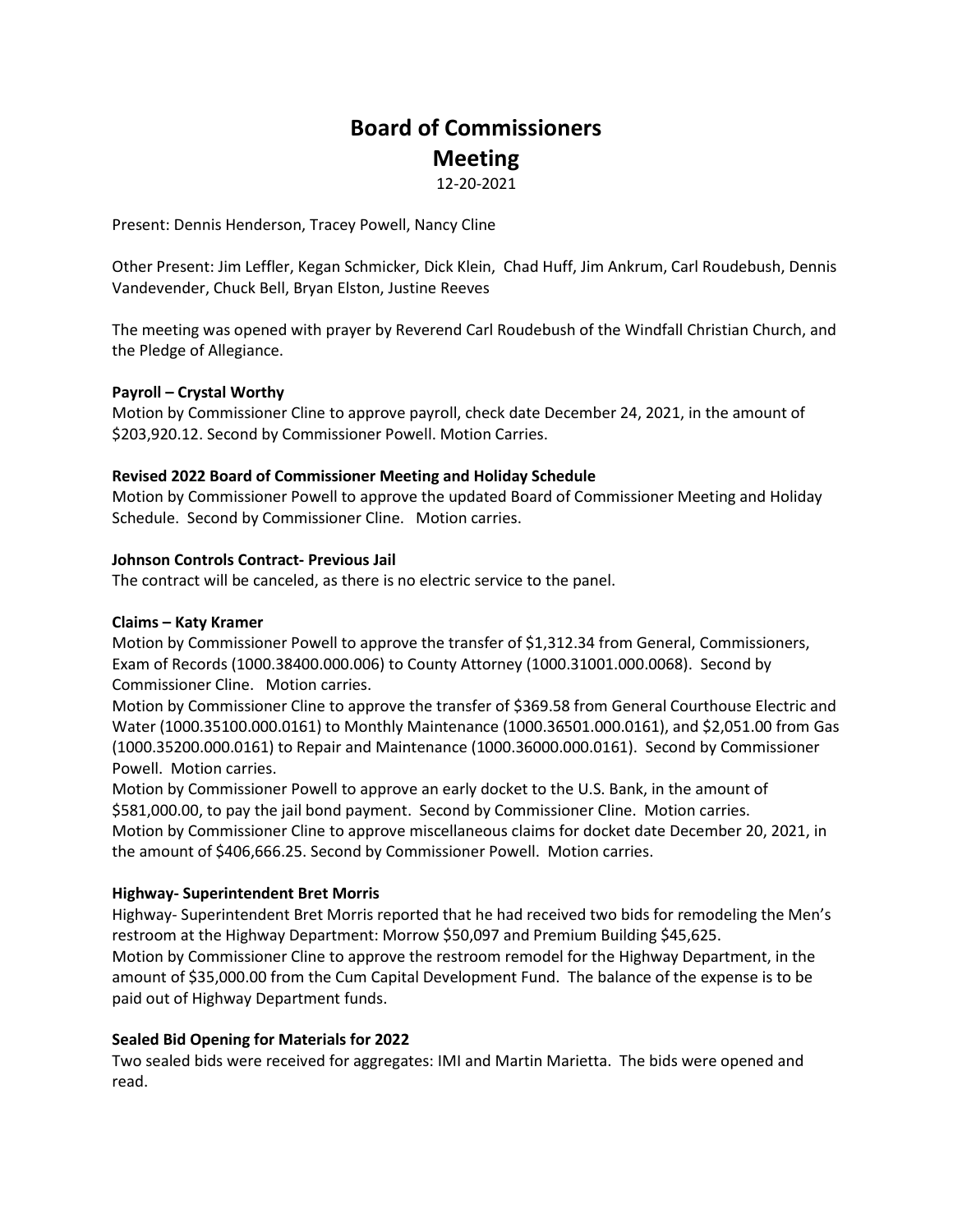| Aggregates                                                                                        | #8                       | #9    | #11   | Opened and read by:           |
|---------------------------------------------------------------------------------------------------|--------------------------|-------|-------|-------------------------------|
| IMI                                                                                               | $\overline{\phantom{a}}$ | 12.85 |       | 14.45 Commissioner Henderson  |
| <b>Martin Marietta</b>                                                                            | $\overline{\phantom{a}}$ | 14.65 | 14.50 | Commissioner Cline            |
| Four sealed bids were received for Culvert Pipe: E-31, Metal Culverts, Inc., St. Regis, and Debco |                          |       |       |                               |
| <b>Culvert Pipe</b>                                                                               | 12''                     | 15''  | 18''  |                               |
| $E-31$                                                                                            | 23.88                    | 28.66 |       | 35.82 Commissioner Cline      |
| Metal Culverts, Inc.                                                                              | 16.91                    | 21.28 | 25.27 | <b>Commissioner Henderson</b> |
| St. Regis                                                                                         | 19.90                    | 23.88 |       | 29.85 Commissioner Powell     |
| Debco                                                                                             | 19.44                    | 23.32 |       | 29.15 Commissioner Henderson  |

Superintendent Morris stated that the quotes were only guaranteed for 30 days due to the current Supply chain situation.

Motion by Commissioner Cline to accept all bids and to allow the Highway Department to use the quotes to the advantage of the county. Second by Commissioner Powell. Motion carries.

Superintendent Morris stated that Small Structure PR1024, located on CR1000W over Shanty Creek is complete. Re-seeding will be done later. He also reported that CR900W, between Division Road and SR28 has been closed since December 10, 2021, due to a fuel spill. The spill has been cleaned up and stone installed. Asphalt will be installed in the Spring. The road will open Wednesday.

## **Engineer – Phil Beer**

Motion by Commissioner Cline to approve the USI agreement for professional services for 2022. Second by Commissioner Powell. Motion carries.

## **Sheriff – Tony Frawley**

Motion by Commissioner Cline to authorize the Sheriff to get bid requests to local dealers for four sheriff's vehicles. Second by Commissioner Powell. Motion carries.

Bids are to be received in the Auditor's Office by 4PM on January 14, 2022, with bid openings on January 17, 2022.

The Sheriff requested a No Parking Ordinance for Campbell Crossing. He also noted that there is no posted speed limit on Campbell Crossing. Engineer Beer will bring a recommendation to the January 17, 2022 meeting. County Attorney Regnier work on the amendment to the traffic matrix.

The Sheriff stated that the heater had been installed in the jail sally port. He reported that mowing bids are due by December 31, 2021, and will be opened on January 3, 2022.

# **Property Tax Assessment Board of Appeals (PTABOA) - Request to reduce to 3 person board**

Motion by Commissioner Cline to reduce the members of the Property Tax Assessment Board of Appeals (PTABOA) from a five member board to a three member board. Second by Commissioner Powell. Motion carries.

# **Plan Commission –Code Violation- Unsafe Building**

The order to appear has been set for January 17, 2022.

## **F & K Construction Shelving Project on Cicero Creek – Request to lease part of Doctor's Park**

Commissioner Cline stated that she had spoken Paul Powell of the Threshers and Scott Woods of the Fair Board to make them aware of the request, and she stated that they were fine with it. Commissioner Powell will get in touch with F & K Construction to finalize the lease.

#### **Clerk's Records - RFP for Digitization and Indexing**

The proposed RFP calls for bids to be submitted to the Auditor by Noon, Friday, February 11, 2022, with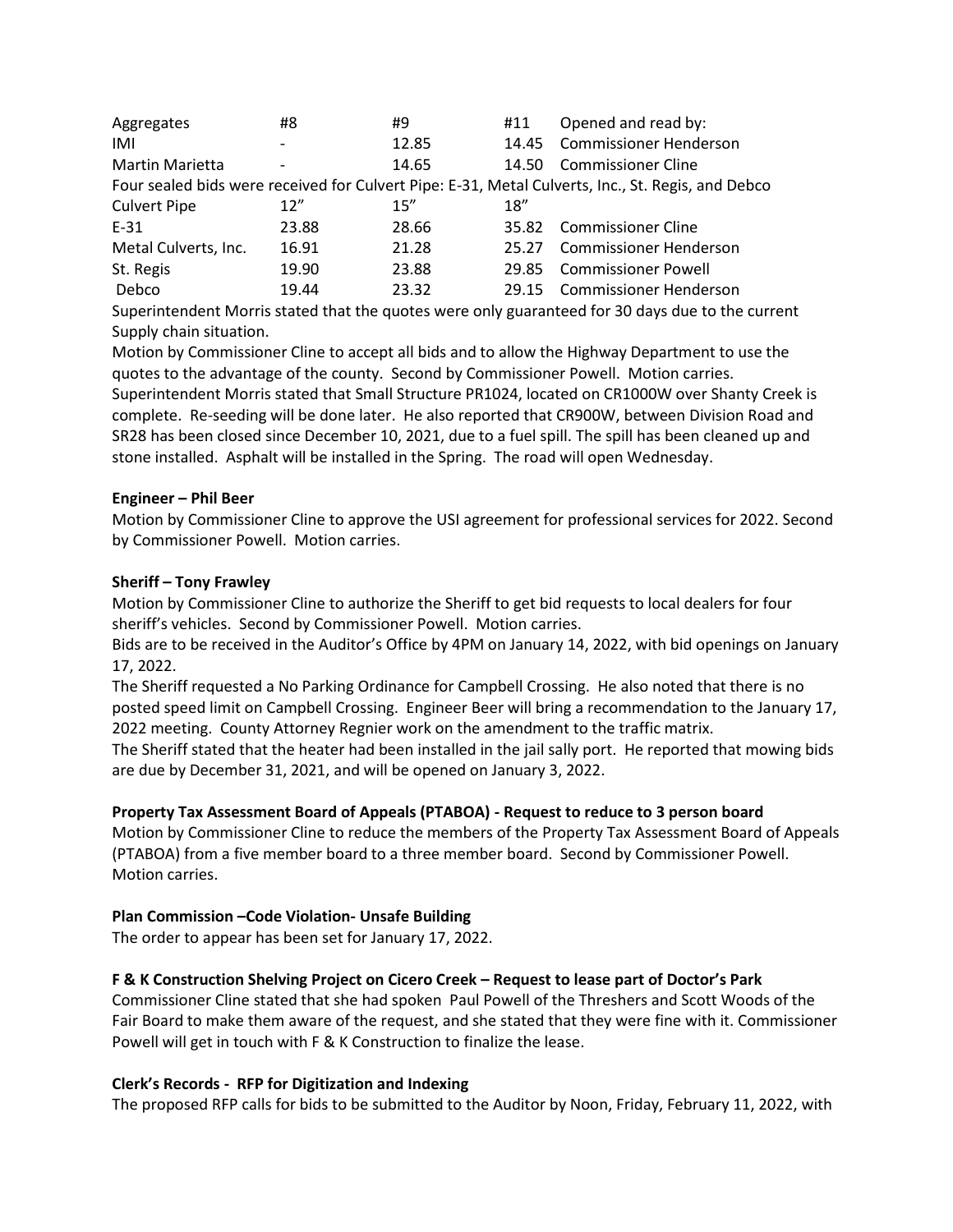bids to be opened on Monday, February 14, 2022, at 9am. Motion by Commissioner Powell to approve the RFP for Clerk's Records Digitization, with changes. Second by Commissioner Cline. Motion carries.

## **Precinct Redistricting - Changes to Councilmanic Districts**

County Attorney Regnier stated that the Commissioner Districts do not need to be changed. However, He stated that in order to be in compliance with State law, 70 people would have to be moved from Councilmanic District 1 to Councilmanic District 2. He is working on the ordinance and will call a special Board of Commissioners meeting on Wednesday, December 22, 2021, at 2pm to approve the change.

## Industrial Park Plat

Motion by Commissioner Powell to approve Chairman Henderson to sign the plat for the Industrial Park. Second by Commissioner Cline. Motion carries.

## **Health Advisory Board- Appointments**

Motion by Commissioner Cline to accept the appointment of Brian Shortridge, as a Democrat, replacing Emily Nasser; and Tamara Brown, a Republican, to replacing Evan Smith to the Health Board. Second by Commissioner Powell. Motion carries.

## **Chamber of Commerce – Kegan Schmicker**

The Commissioners informed Mr. Schmicker that, at this time, they were not interested in the proposed branding and advertising campaign that had been proposed by the Chamber of Commerce.

## **Minutes for November 24, 2021**

Motion by Commissioner Cline to approve the minutes for November 24, 2021, as presented. Second by Commissioner Powell. Motion carries.

#### **Minutes for November 22, 2021 - Tabled**

#### **Committee Reports**

Commissioner Powell stated that the REDI program approved \$30 Million of \$50 Million available. The region is waiting on guidance from the Indiana Economic Development Corporation.

Commissioner Henderson stated that \$5,000 had been received from Indiana Landmarks to assist with the cost of the RATIO feasibility report on the previous Jail and Sheriff's Residence.

Commissioner Powell stated that they are studying the limited access lines that affect the development of the southeast quadrant of US31 and SR28.

Commissioner Cline asked about the progress on the courthouse roof claim. County Attorney Regnier will try to bring an answer to the January 3, 2022 meeting.

# **Public Comment**

Highway Superintendent Morris stated the Gary Hinkle is retiring from the Highway Department after 33 years of service. The Highway Department will be serving cake from 1pm to 3pm.

Jim Leffler stated that he disagreed with an article posted by Chamber President Schmicker concerning the relinquishment of SR 28 and SR19 by INDOT. Commissioner Henderson expressed his disappointment.

Kegan Schmicker stated that the Library crosswalk mural project that had been paved over by the city had been committed before his involvement with the Chamber and was not a Chamber project.